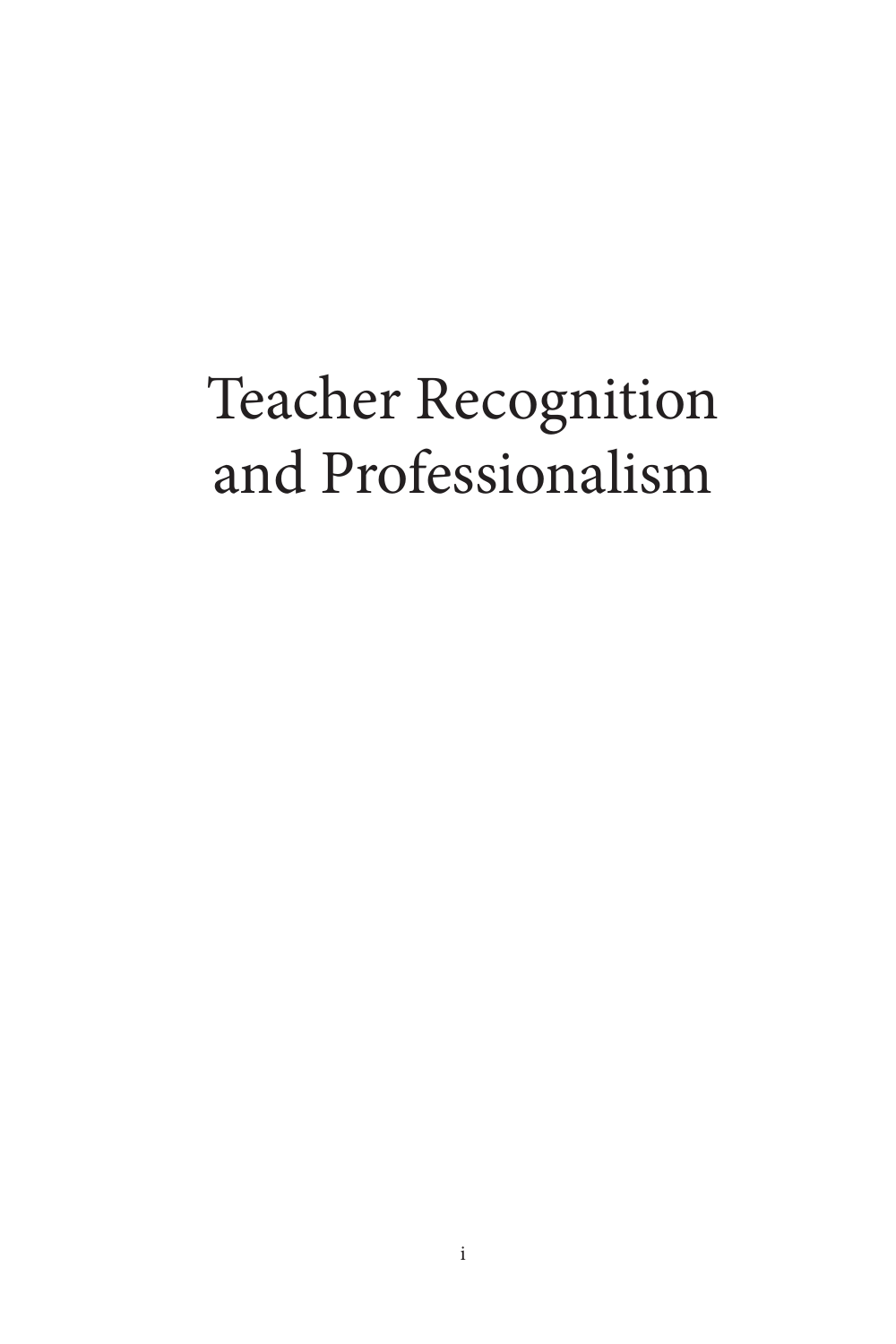Penerbit KUiTTHO Cetakan Pertama 2004

Hak cipta terpelihara. Tidak dibenarkan mengeluar ulang mana-mana bahagian artikel, ilustrasi dan isi kandungan buku ini dalam apa juga bentuk dan dengan cara apa jua sama ada secara elektronik, fotokopi, mekanik, rakaman atau cara lain sebelum mendapat izin bertulis daripada Pejabat Penerbit, Kolej Universiti Teknologi Tun Hussien Onn, Parit Raja, Batu Pahat, Johor. Perundingan tertakluk kepada perkiraan royalti atau honorarium.

Perpustakaan Negara Malaysia Cataloguing-in-Publication Data W.Mohd Rashid W.Ahmad Teacher Recognition and Profesionalisme /W.Mohd Rashid W.Ahmad Bibliography : p. 103 ISBN: 983-2963-14-1 1. Teacher --Professional ethics. 2 Teacher Effectivesness 3. Teacher Morale. I. Title 371.1 Rupa Saiz Teks : Souvenir Lt BT Saiz Taip Teks : 11/22 Dicetak Oleh: Univision Press Sdn.Bhd E-mail : univisionpress@fastmail.fm Pesanan boleh dibuat terus kepada Pejabat Penerbit Kolej Universiti Teknologi Tun Hussien Onn

86400 Parit Raja, Batu Pahat Johor Darul Ta'zim Tel: 07-4536143/6168 Faks: 07-4536145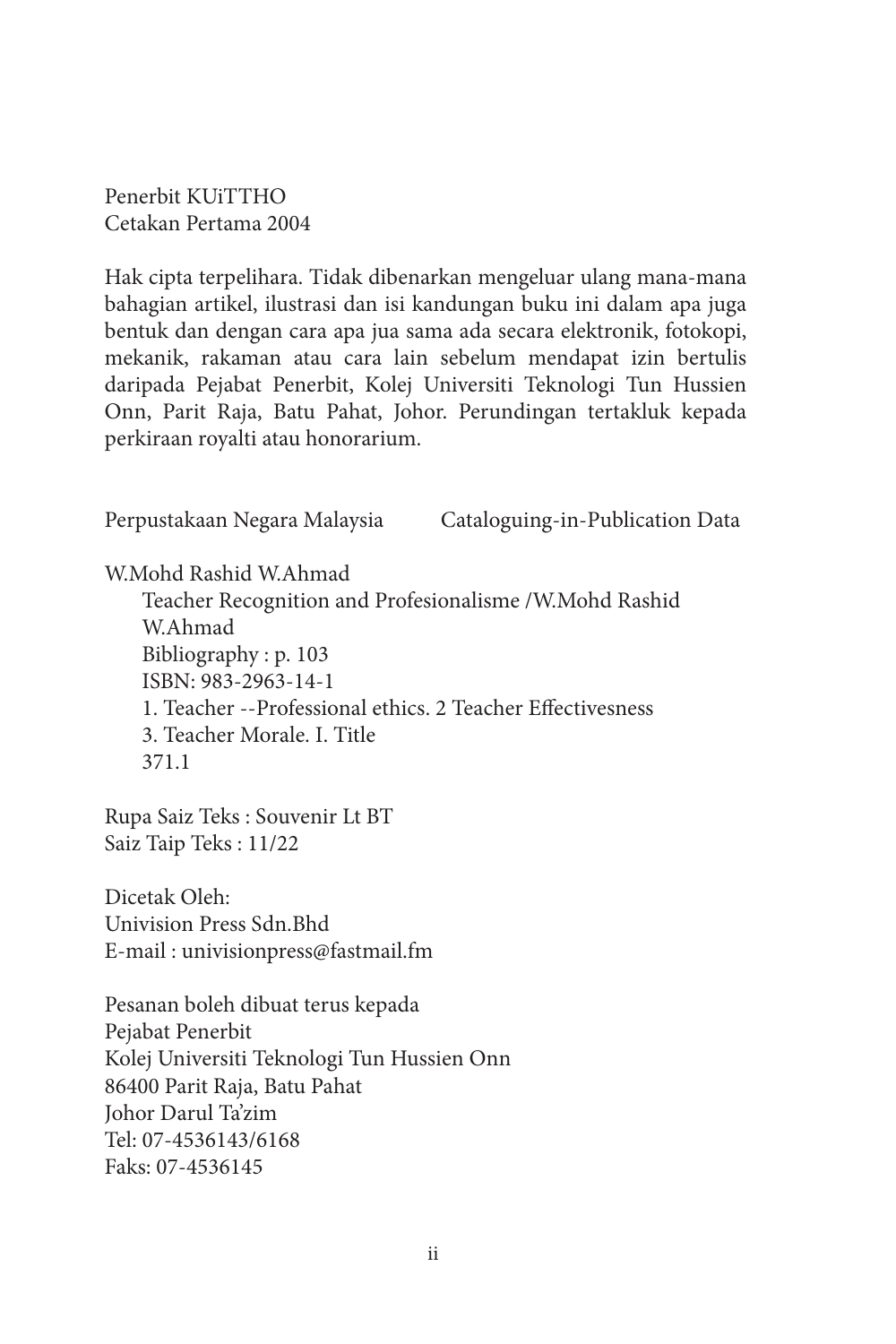## Contents

| Preface                                          | i   |
|--------------------------------------------------|-----|
| Chapter $1 \sim$ The Effective Teacher           | 1   |
| Chapter $2 \sim$ Discourse of Professionalisme   | 15  |
| Chapter $3 \sim$ Staff Development Ideologies    | 21  |
| Chapter $4 \sim$ Approaches to Professional      | 43  |
| <b>Development Programmes</b>                    |     |
| Chapter $5 \sim$ The Impact of Staff Development | 53  |
| Chapter $6 \sim$ Management and Evaluations      | 69  |
| Summary and Conclusions                          | 91  |
| References                                       | 103 |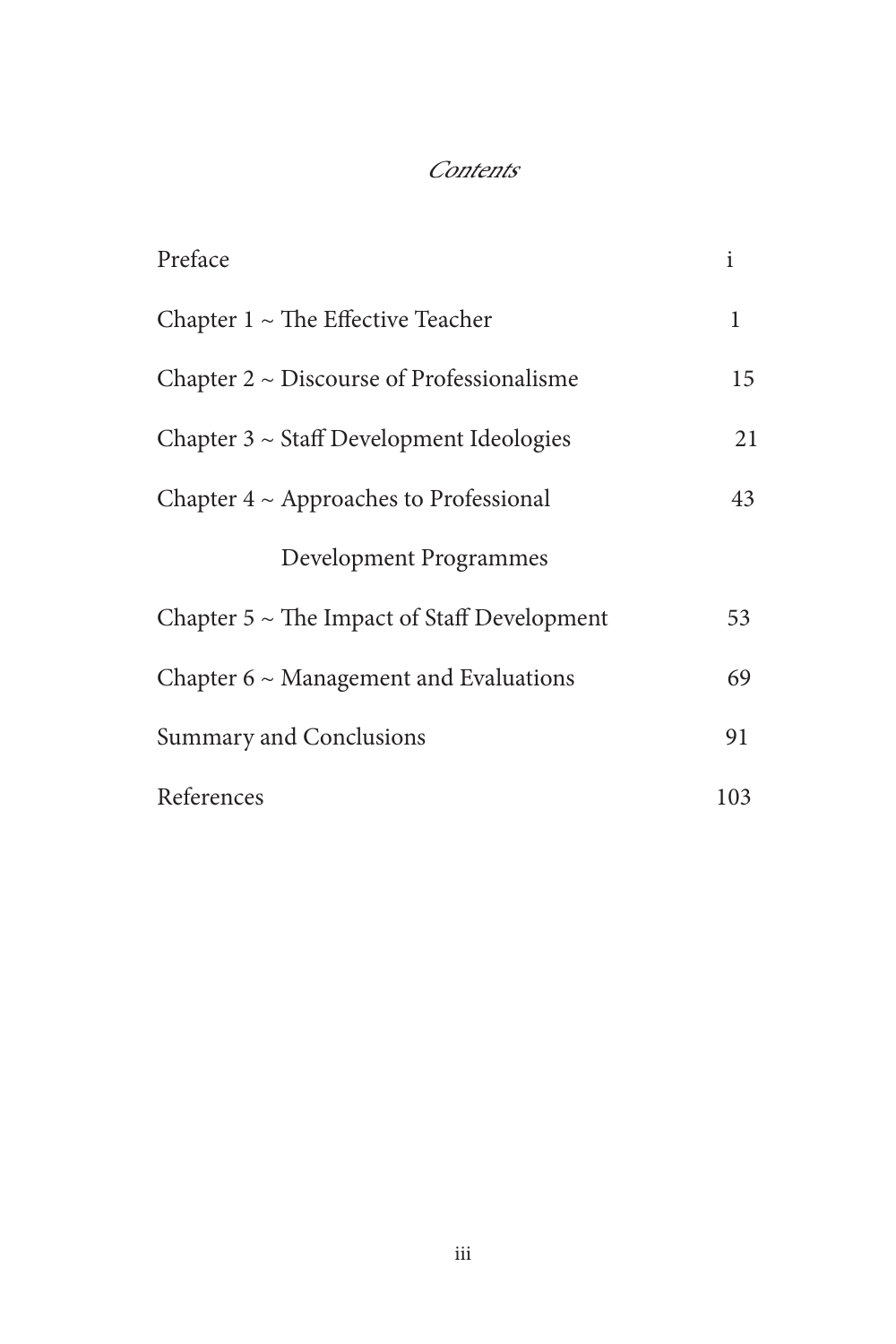## Preface

This book aims to draw attention to literature on the aspects of teacher recognition of effectiveness and professionalism. Discussions are based on literatures and findings extracted from a research done by the author on Management of Staff Development Programmes At Technical Institutions in Malaysia. The first section seeks to describe the characteristics of the 'effective teacher', featuring their roles and commitment to the profession and the society. This hopefully will enable us to establish a clearer picture of the diversity of perception found on what recognition and professionalism means.

Discussion on the discourse of professionalism is presented followed by a broad discussion of staff development ideologies, presenting innumerable definitions, purpose and functions, and considering aspects of management. The complexity of staff development is discussed, diverging from the traditional practice to the broader concept of the 'learning organisation' which seems to be the emerging trend in today's organisational forms of management. The following section attempts to identify and distinguish the possible approaches in staff development programmes which may apply to an educational setting. The outcomes expected from staff development training programmes are described with the focus on the changes that occur in individuals as a result of the programme. Finally. the influence of the culture and the essentials of the evaluation process are explored with details of types, methods and techniques that may be employed for appropriate activities in a staff development programme.

It is also hope that the content discussed in this book will enable readers to understand the complexity of human behaviour in respond to their continual needs which showed that in reality their perceptions were influenced strongly by the conditions of their working environment.